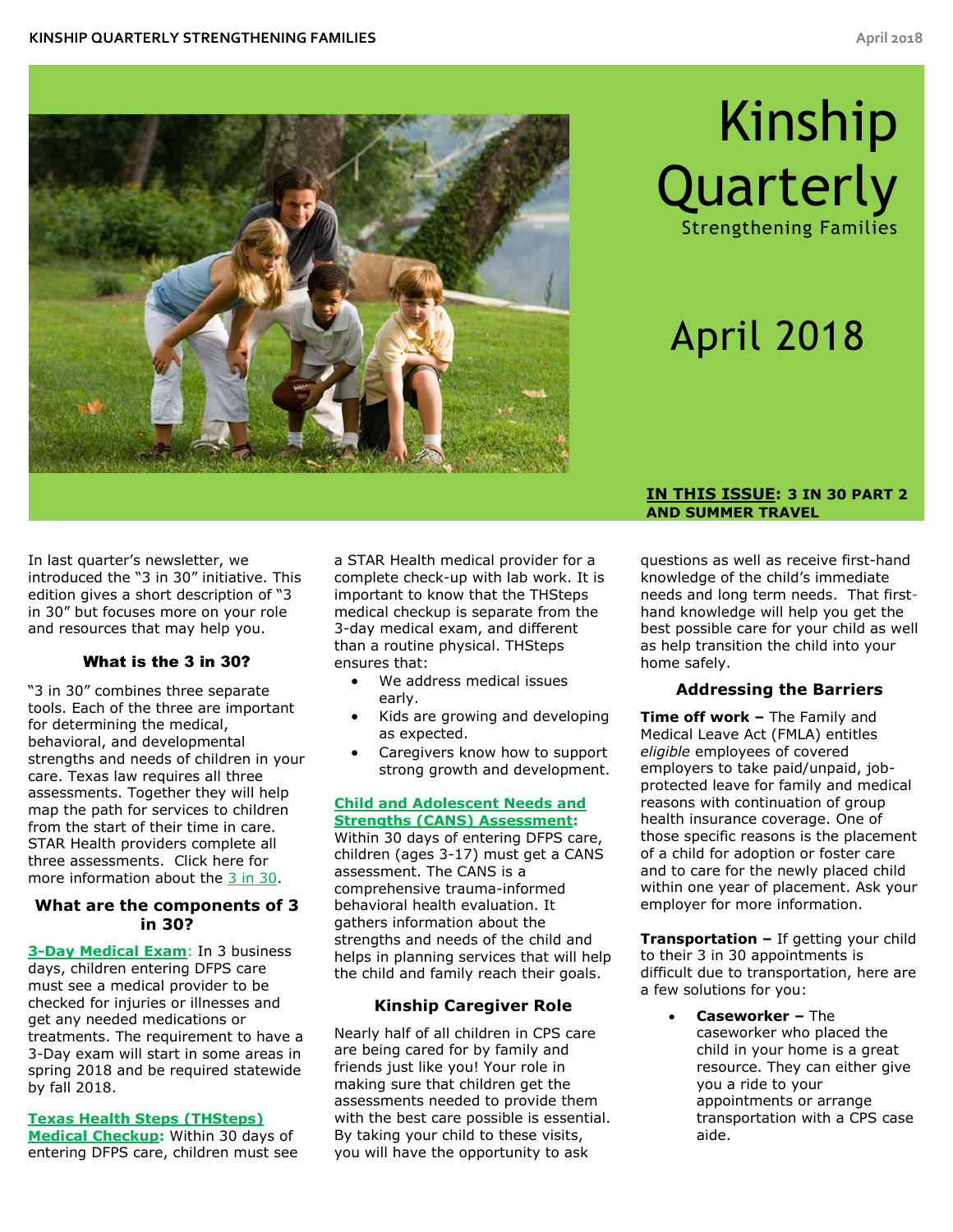- **Volunteers –** Volunteers play an important role in helping DFPS accomplish its goals. Many volunteers work one-onone with children and families to provide such things as transportation. For more information, contact your caseworker or email the Office of Volunteer and Community Engagement at [communityengagement@dfps.](mailto:communityengagement@dfps.state.tx.us) [state.tx.us](mailto:communityengagement@dfps.state.tx.us)
	- o **Medicaid –** STAR Health provides a full-range of Medicaid covered medical and behavioral health services for children in DFPS care. One of the benefits is transportation. Visit the HHS website to learn how to use this service. [https://hhs.texas.gov/servi](https://hhs.texas.gov/services/questions-about-your-benefits#star)

[ces/questions-about-your](https://hhs.texas.gov/services/questions-about-your-benefits#star)[benefits#star](https://hhs.texas.gov/services/questions-about-your-benefits#star)

o **Family Group Decision Meeting (FGDM) –** A term used to describe various ways CPS works with families to make decisions about safety and service plans. You can use this opportunity to gather support from other family members. Although other family members are not caring for the child, they can support the child in other ways. For example, they can provide you with transportation to and from appointments.

# **Where can I Find a Doctor?**

A doctor or other Health Care Provider (HCP) may complete the initial 3-day medical exam. To find a provider for the 3-Day Medical exam, THSteps medical checkup or the CANS, go to: [www.fostercaretx.com/for](https://www.fostercaretx.com/for-members/find-a-doctor.html)[members/find-a-doctor.html.](https://www.fostercaretx.com/for-members/find-a-doctor.html) You also can call STAR Health Member Services, (866) 912-6283.

# **Kinship Development Worker**

You should have a Kinship Development Worker (KDW) if you are caring for a child in state care. Your KDW is there to support you and can

help you get your child to these appointments.

#### **Summer Travel**

With summer approaching, many people are planning family getaways. If you plan to travel, make sure you notify the caseworker. Any travel longer than 72 hours requires advance approval from the caseworker or supervisor. If you are going to travel outside of Texas, you must provide the child's caseworker with the following information at least 10 days before leaving:

- Date of departure
- Date of return

• Contact information (including the addresses and telephone numbers where you and the child can be reached. This is because CPS may need to notify the court of your travel plans and request advanced court approval).

If you plan to travel out of the country, CPS must obtain court approval before your departure as well as obtain several other approvals. If you are considering traveling out of the country, discuss your plans with your caseworker as soon as you can so they can get the appropriate approvals.



#### **Summer Ideas**

Infants and toddlers learn about the world around them by using all of their senses. Spring and summer are great times for engaging your child in outdoor activities. Here are some fun ideas that will support your child's development:

■ Use a clean dry ice tray and place your child's favorite small snack (cheerios, gold fish or gummies) into each compartment. Have your child try to remove the snack using a fine pincer grasp (thumb and index finger).

- Use salad tongs to pick up ping pong balls and place into a reusable container. A great way to make this more fun is to decorate the container as an alligator or hippo and "feed the animals."
- **Draw a rainbow and have your** child place matching colored Fruit-Loops on the corresponding rainbow line. You also can use colored stickers or washable dot markers.
- On your sidewalk, use colored (washable) chalk to draw squares close to each other and have your toddler jump from square to square.
- Toss inflated balloons to your child while they use a pool noodle to try and hit it.
- Allow your child to copy simple figures in sand, shaving cream or pudding. Practice scooping sand into a large bowl using a spoon.
- Blow bubbles and let your child try to pop them before they hit the ground. Encourage them to use both hands, and for older children, let them blow bubbles themselves.
- On a hot day, try freezing colored water into various shapes, and allow your child to play and enjoy the various sensations of touch and taste.
- Fill a little pool with bubble bath and let him/her revel in playing with bubbles! Throw in a few toys for your child to play detective and hunt around! Use various containers to pour water, use cups and have a tea party! Make sure to always supervise your child when they are in or around water.
- $\blacksquare$  Provide opportunities to climb, swing, and jump using age appropriate playground structures.

As with all activities, make sure your child is always adequately supervised to ensure safety.

*Early Childhood Intervention (ECI) is a statewide program with Texas Health and Human Services for families with children birth to 36 months, with developmental delays or disabilities. For more information, visit [hhs.texas.gov/eci](https://hhs.texas.gov/services/disability/early-childhood-intervention-services)*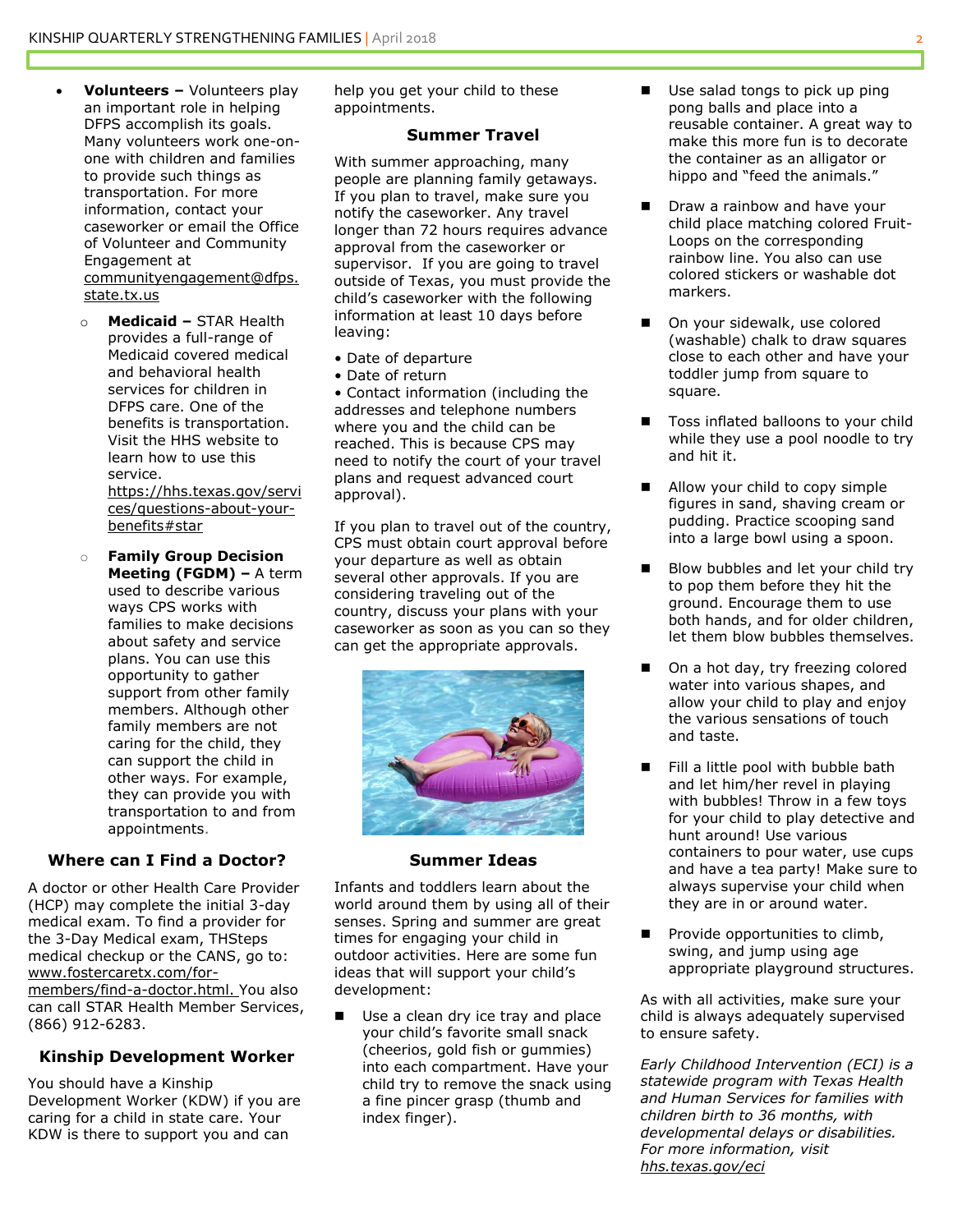# **Spring and Summer Safety Tips**

# **Walking and Biking Safety**

 Younger children are learning to become independent. They enjoy walking, riding bikes and playing outside, but they don't have the judgment to cope with traffic by themselves yet. Learn to keep your kids safe when they are on the move.

# **Sun Safety for Babies**

 Keep babies younger than 6 months out of direct sunlight. Move your baby to the shade under a tree, umbrella or stroller canopy. Dress babies in lightweight clothing that covers the arms and legs, and use brimmed hats.

# **Water Safety**

- Provide touch supervision, meaning that an adult is within arm's reach anytime your young child is in or near water.
- At the beach, stay within the designated swimming area and ideally within the visibility of a lifeguard. Be aware of rip currents. If you get caught in a current, don't try to swim against it. Swim parallel to shore until clear of the current.
- Be aware that pools may have unsafe drain systems. Supervise children closely.

# **Travel Safety**

- Even though most airlines allow a child younger than 2 to ride on a parent's lap, having an FAAapproved car seat will aid in your child's safety on the plane.
- Bring your own play yard or porta-crib. Play yards and cribs offered by hotels may not be up to the latest safety standards.
- Never leave a child alone in a vehicle, even for a minute. A child could not only get lost quickly, but he or she could overheat and die within minutes.
- Always carry safe water and snacks to offer your children. This is not only a safety precaution, but also will ensure you always have something they like to eat.

• Know where your children are at all times. Many vacation destinations are crowded places. You need to hold your child's hand in a crowded place and don't let him or her wander around. Even older kids should not be allowed to roam in an unfamiliar place by themselves. Keep a recent picture of your child with you, and have children carry an identification card with them (not their passport).

# **Resources**

- DFPS Kinship Care Facebook [www.facebook.com/TexasKinshipCaregive](http://www.facebook.com/TexasKinshipCaregivers) [rs](http://www.facebook.com/TexasKinshipCaregivers)
- STAR Health [https://www.dfps.state.tx.us/Child\\_Protec](https://www.dfps.state.tx.us/Child_Protection/Medical_Services/guide-star.asp) [tion/Medical\\_Services/guide-star.asp](https://www.dfps.state.tx.us/Child_Protection/Medical_Services/guide-star.asp)
- Texas Home Visiting [http://www.texashomevisiting.org](http://www.texashomevisiting.org/)
- Help for Parents [www.helpandhope.org](http://www.helpandhope.org/)
- Methodist Children's Home [www.MCH.org](http://www.mch.org/)
- Help for Teaching Reading [www.sightandsoundreading.com/](http://www.sightandsoundreading.com/)
- DFPS Kinship Care Information [www.dfps.state.tx.us/Adoption\\_and\\_Foste](http://www.dfps.state.tx.us/Adoption_and_Foster_Care/Kinship_Care/) [r\\_Care/Kinship\\_Care/](http://www.dfps.state.tx.us/Adoption_and_Foster_Care/Kinship_Care/)
- Services for Youth and Young Adults [www.dfps.state.tx.us/Child\\_Protection/Yo](http://www.dfps.state.tx.us/Child_Protection/Youth_and_Young_Adults/default.asp) uth and Young Adults/default.asp
- Child Safety Information [www.dfps.state.tx.us/Child\\_Protection/Chi](http://www.dfps.state.tx.us/Child_Protection/Child_Safety/default.asp) [ld\\_Safety/default.asp](http://www.dfps.state.tx.us/Child_Protection/Child_Safety/default.asp)
- Summer Camp Information <http://www.campsusa.org/resources/>
- YMCA Camps <http://www.ymca.net/find-a-y-camp/>
- Boys & Girls Clubs of America <https://www.bgca.org/>